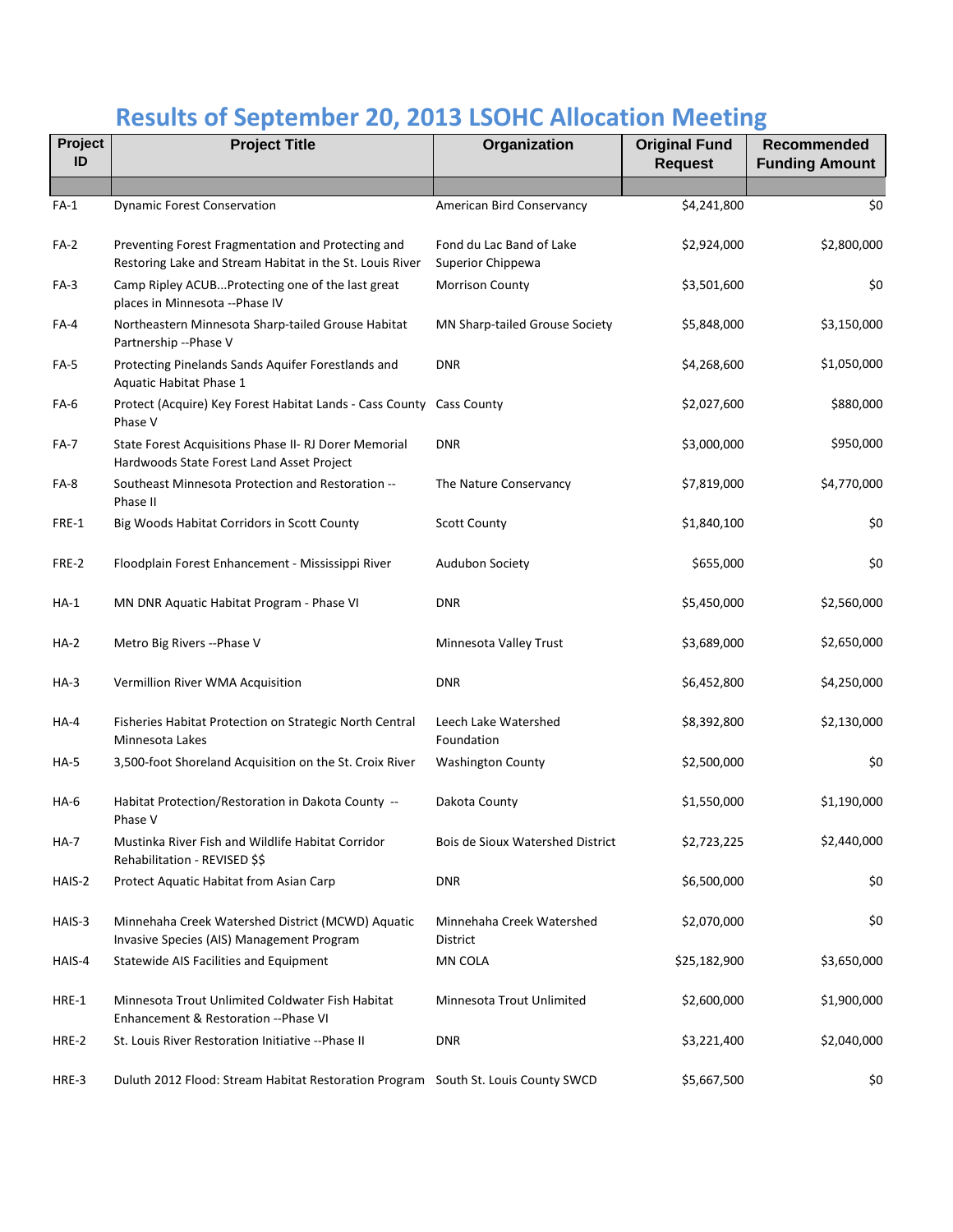| HRE-4         | Knife River Habitat Rehabilitation -- Phase II                                            | Lake Superior Steelhead Assoc.                | \$1,499,000  | \$1,410,000 |
|---------------|-------------------------------------------------------------------------------------------|-----------------------------------------------|--------------|-------------|
| HRE-6         | Washington County's Last Best Places                                                      | <b>Washington County</b>                      | \$775,000    | \$430,000   |
| HRE-7         | Grey Cloud Slough Habitat Restoration                                                     | South Washington Watershed<br><b>District</b> | \$452,000    | \$0         |
| HRE-8         | Lake Nokomis Habitat Enhancements                                                         | Minneapolis Park Board                        | \$604,000    | \$0         |
| HRE-9         | Lake Independence Fish Habitat Improvement Project                                        | Three Rivers Park District                    | \$510,000    | \$0         |
| <b>HRE-10</b> | Northwest Bluffs                                                                          | Ramsey County Parks and<br>Recreation         | \$468,000    | \$0         |
|               | Three Rivers Park District's Cleary Lake enhancement                                      | Three Rivers Park District                    | \$400,000    | \$0         |
| <b>PA-1</b>   | DNR Wildlife Management Area and Scientific & Natural<br>Area Acquisition -- Phase VI     | <b>DNR</b>                                    | \$7,092,000  | \$3,895,000 |
| <b>PA-2</b>   | Accelerating the Wildlife Management Area Program -<br>Phase VI                           | <b>Pheasants Forever</b>                      | \$15,250,000 | \$9,850,000 |
| $PA-3$        | Prairie Recovery Project -- Phase V                                                       | The Nature Conservancy                        | \$5,107,700  | \$3,440,000 |
| <b>PA-4</b>   | Northern Tallgrass Prairie National Wildlife Refuge Land<br>Acquisition -- Phase V        | The Nature Conservancy                        | \$2,451,200  | \$2,450,000 |
| <b>PA-5</b>   | Cannon River Headwaters Habitat Complex Phase IV                                          | <b>Trust for Public Land</b>                  | \$2,000,000  | \$1,430,000 |
| PA-6          | Accelerated protection of grassland and prairie habitat<br>with (RIM) and (NPB) easements | <b>DNR</b>                                    | \$40,000,000 | \$5,450,000 |
| <b>PA-7</b>   | Minnesota Buffers for Wildlife and Water -- Phase IV                                      | <b>BWSR</b>                                   | \$5,000,000  | \$2,200,000 |
| PA-8          | Green Corridor Legacy Program -- Phase V                                                  | <b>Green Corridors</b>                        | \$3,741,000  | \$0         |
| PRE-1         | DNR Grassland -- Phase VI                                                                 | <b>DNR</b>                                    | \$2,942,000  | \$1,530,000 |
| PRE-2         | Anoka Sandplain Habitat Restoration and Enhancement -- Great River Greening<br>Phase III  |                                               | \$1,996,000  | \$1,190,000 |
| PRE-3         | Wirth Park Habitat Enhancements                                                           | Minneapolis Park Board                        | \$865,000    | \$600,000   |
| PRE-4         | Crow-Hassan Prairie Complex Restoration and<br>Enhancement                                | Three Rivers Park District                    | \$536,000    | \$370,000   |
| PRE-5         | Praire and Oak Savanna Restoration along Mississippi<br>and Rum Rivers                    | Anoka County                                  | \$470,000    | \$380,000   |
| $WA-1$        | RIM-WRP Partnership -- Phase VI                                                           | <b>BWSR</b>                                   | \$17,550,000 | \$9,210,000 |
| $WA-2$        | Accelerating the Waterfowl Production Area Program -<br>Phase VI                          | <b>Pheasants Forever</b>                      | \$12,350,000 | \$6,900,000 |
| $WA-3$        | Wild Rice Shoreland Protection Phase III                                                  | <b>BWSR</b>                                   | \$2,775,100  | \$1,060,000 |
| WRE-1         | Accelerated Shallow Lakes and Wetland Enhancement --<br>Phase VI                          | <b>DNR</b>                                    | \$2,250,000  | \$1,050,000 |
| WRE-2         | Living Shallow Lakes & Wetlands Initiative -- Phase IV                                    | <b>Ducks Unlimited</b>                        | \$6,000,000  | \$4,910,000 |
| X-1           | <b>Contract Management</b>                                                                | <b>DNR</b>                                    | \$175,000 \$ | 175,000     |